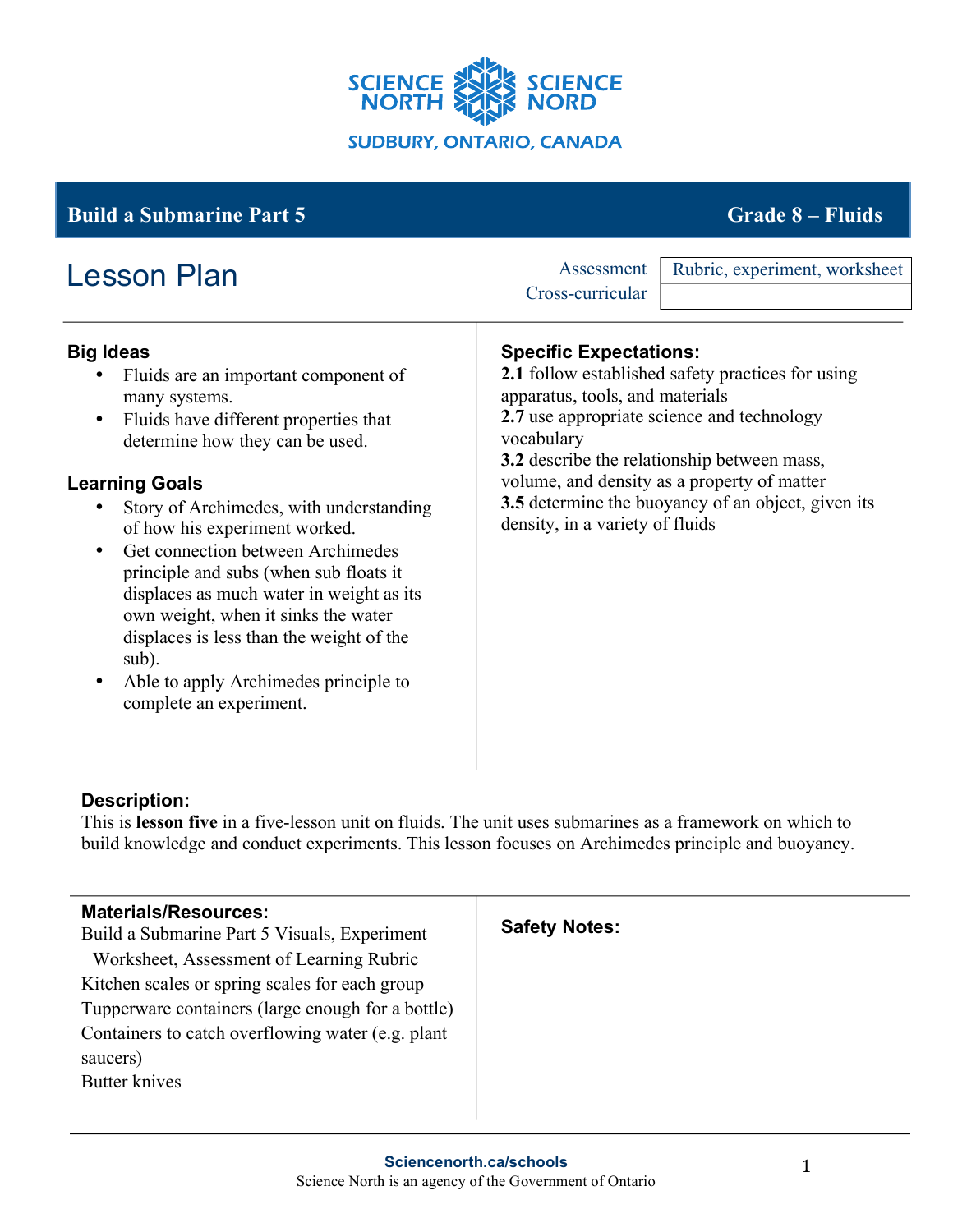## **Introduction**

## **The Story of Archimedes**

Talk about Archimedes and what he did. He was an amazing scientist and there are many stories worth mentioning. For a brief summary use the Visuals (see link):

- **Slide 2:** Archimedes, ancient Greek
- **Slide 3:** He made many discoveries and invented a number of things. He could be described as the "Leonardo da Vinci of antiquity"!
- **Slide 4:** Archimedes Principle the problem of determining of the king's crown was pure gold
- **Slide 5:** Explanation of Archimedes Principle
- **Slide 6:** Archimedes Principle as it applies to floating objects

## **Buoyant Force (Demo)**

- Hang a weight off a spring scale.
- Let students see its weight.
- Submerge the object in water.
	- o Notice that the water rises (or overflows if you have the container filled to the brim).
	- o Read off the weight reading on the scale now (it will be lower).
- This is buoyancy acting on the object.
- **Extension:** Measure the weight of the displaced water and see that it is equal to the difference between the objects measured weight in air and water.

## **How it applies to submarines:**

- When a submarine floats it has enough buoyancy to balance its weight. It is just like a ship.
- To sink the submarine reduces its buoyancy (by filling ballast tanks).
- A submarine can adjust its buoyancy constantly so it has neutral buoyancy at any depth! Many fish do this too with their swim bladders.

## **Action**

## **Archimedes Principle Experiment**

We can use our bottles as "ships" and figure out the weight of their cargo (butter knives in this case). Students will complete the attached worksheet as they do the experiment.

- Let's now use our submarines as floating objects. We can put something in their belly and figure out how much that weights based on the amount of water displaced.
- Have each student group place a number of knives (from 1 to 5) in their sub through one of the holes. Tape the sub shut so no water can enter.
- Place each sub in a solid plastic bag (so you can't see how many knives are in it). Number the bottles.
- Each group takes turns measuring the weight of the displaced water of each sub and records their measurements.
- Procedure:
	- o Fill a container to the brim with water. Place it on something that can catch the overflowing water. For example you can use plastic salad bowls place on large plant saucers.